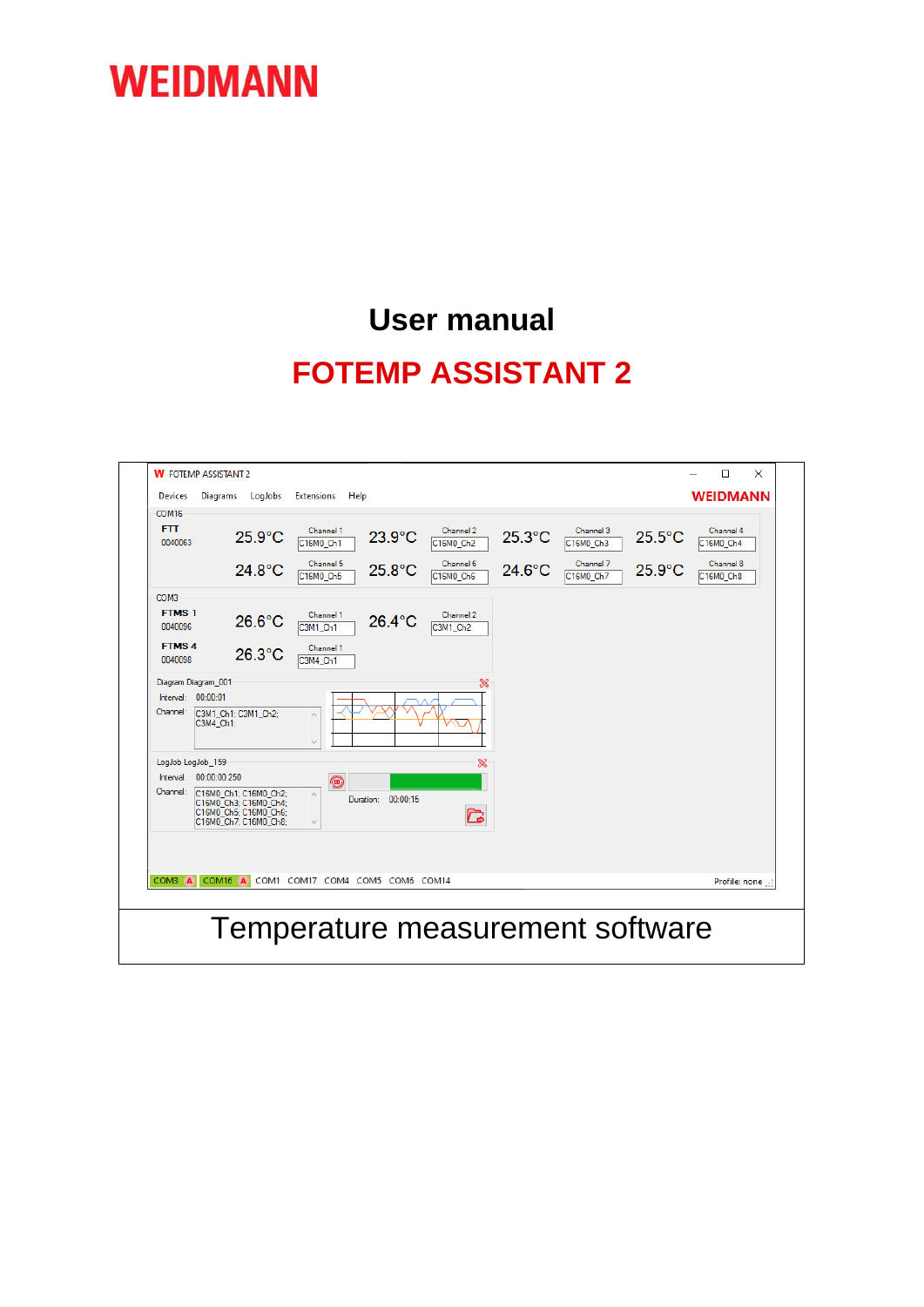

Global technical support Email: info.wtde@weidmann-group.com

Weidmann Technologies Deutschland GmbH Washingtonstrasse 16/16a 01139 Dresden, Germany TD +49 351 843 599 0

Copyright © 2022 by Weidmann. All rights reserved. Reproduction without written permission is prohibited. Specifications are subject to change without notice.

Version: 1.0.1 Revised: Januar 2022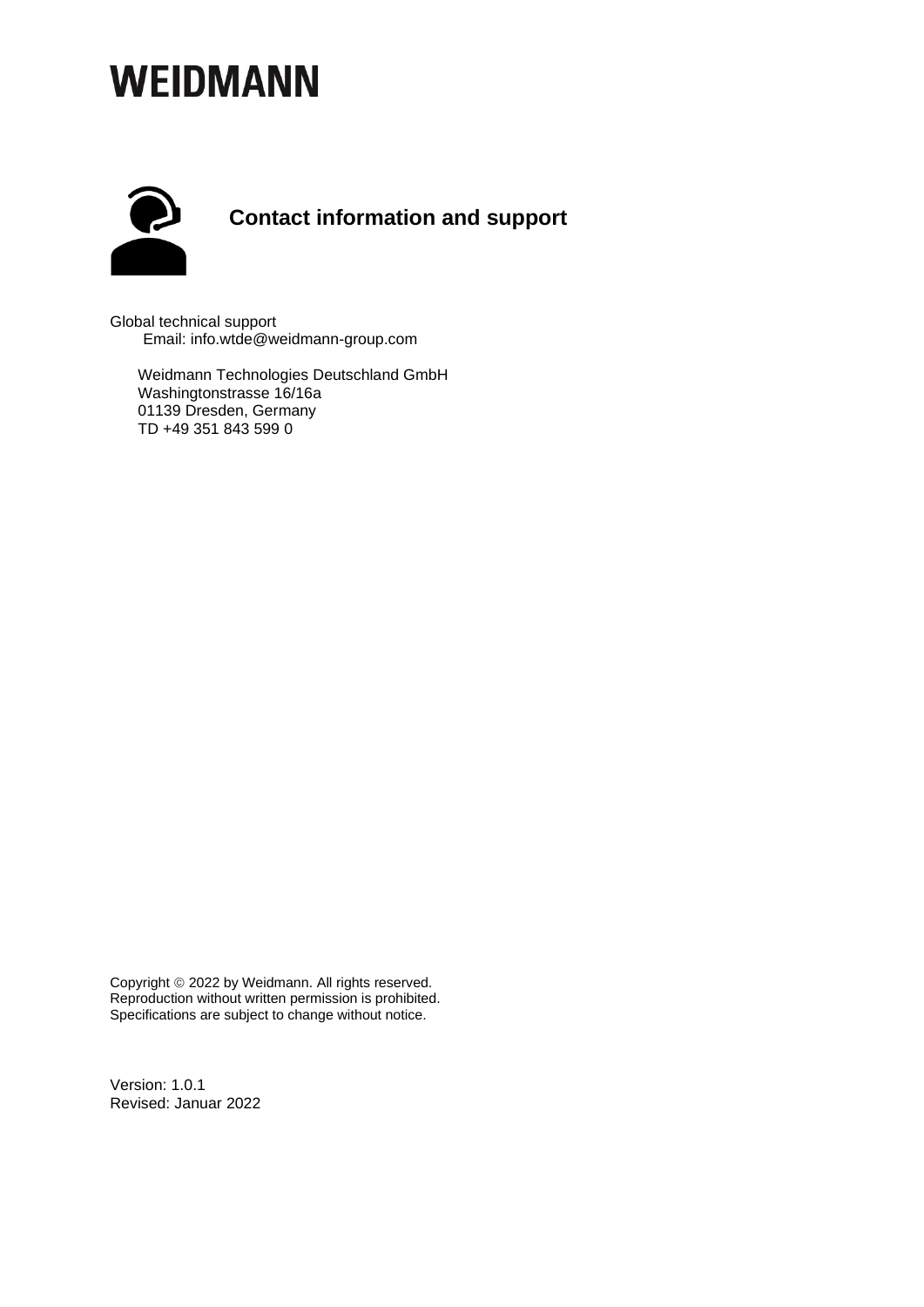### **Table of contents**

| $\mathbf{1}$   |                   | $\boldsymbol{A}$                                                                |   |  |
|----------------|-------------------|---------------------------------------------------------------------------------|---|--|
|                | 1.1<br>1.2<br>1.3 |                                                                                 |   |  |
| $\overline{2}$ |                   |                                                                                 | 5 |  |
|                | 2.1               |                                                                                 |   |  |
|                | 2.2               |                                                                                 |   |  |
| 3              |                   | Requirements of software <b>contained a container and a contact of software</b> | 5 |  |
| 4              |                   |                                                                                 |   |  |
|                | 4.1               |                                                                                 |   |  |
|                | 4.2               |                                                                                 |   |  |
|                | 4.3               |                                                                                 |   |  |
|                | 4.4               |                                                                                 |   |  |
|                | 4.5               |                                                                                 |   |  |
|                |                   | 4.5.1                                                                           |   |  |
|                |                   | 4.5.2                                                                           |   |  |
|                |                   | 4.5.3                                                                           |   |  |
|                |                   | 4.5.4                                                                           |   |  |
|                | 4.6               |                                                                                 |   |  |
|                |                   | 4.6.1                                                                           |   |  |
|                |                   | 4.6.2                                                                           |   |  |
|                |                   |                                                                                 |   |  |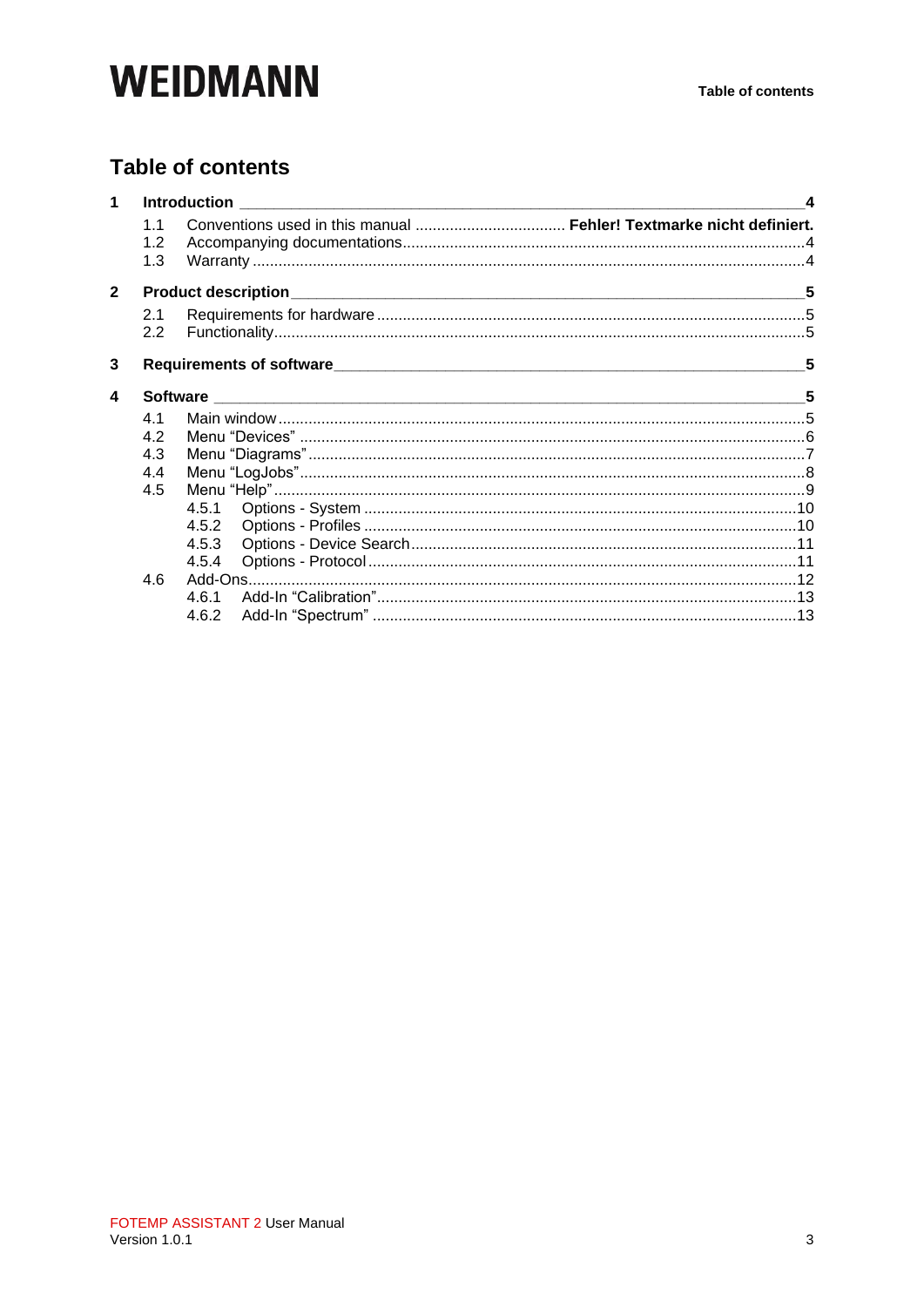### <span id="page-3-0"></span>**1 Introduction**

Thank you for using a FOTEMP temperature measurement system. In combination with the TS temperature sensors, FOTEMP and InsuLogix® T offers reliable and proven online temperature monitoring.

For safe and proper use, carefully read the user manual and all accompanying documentation and keep instructions for further reference.

Further information can be found on our website<https://weidmann-optocon.com/>

### <span id="page-3-1"></span>**1.1 Accompanying documentations**

The following accompanying documentation is also relevant to using the FOTEMP ASSISTANT 2 in addition to this user manual:

- Cleaning tool instruction manual (provided together with the cleaning tool if ordered)
- Handling instruction for fiber optic cables and sensors (provided together with the cable or sensor)
- Power supply instructions (provided together with power supply)

### <span id="page-3-2"></span>**1.2 Warranty**

Weidmann makes no warranty concerning the software, since the software and the communication protocol is available for free. The warranty is void in the event of abuse, e.g. failure to follow recommended operation procedures or failure by the customer to perform as specified in the instruction manual.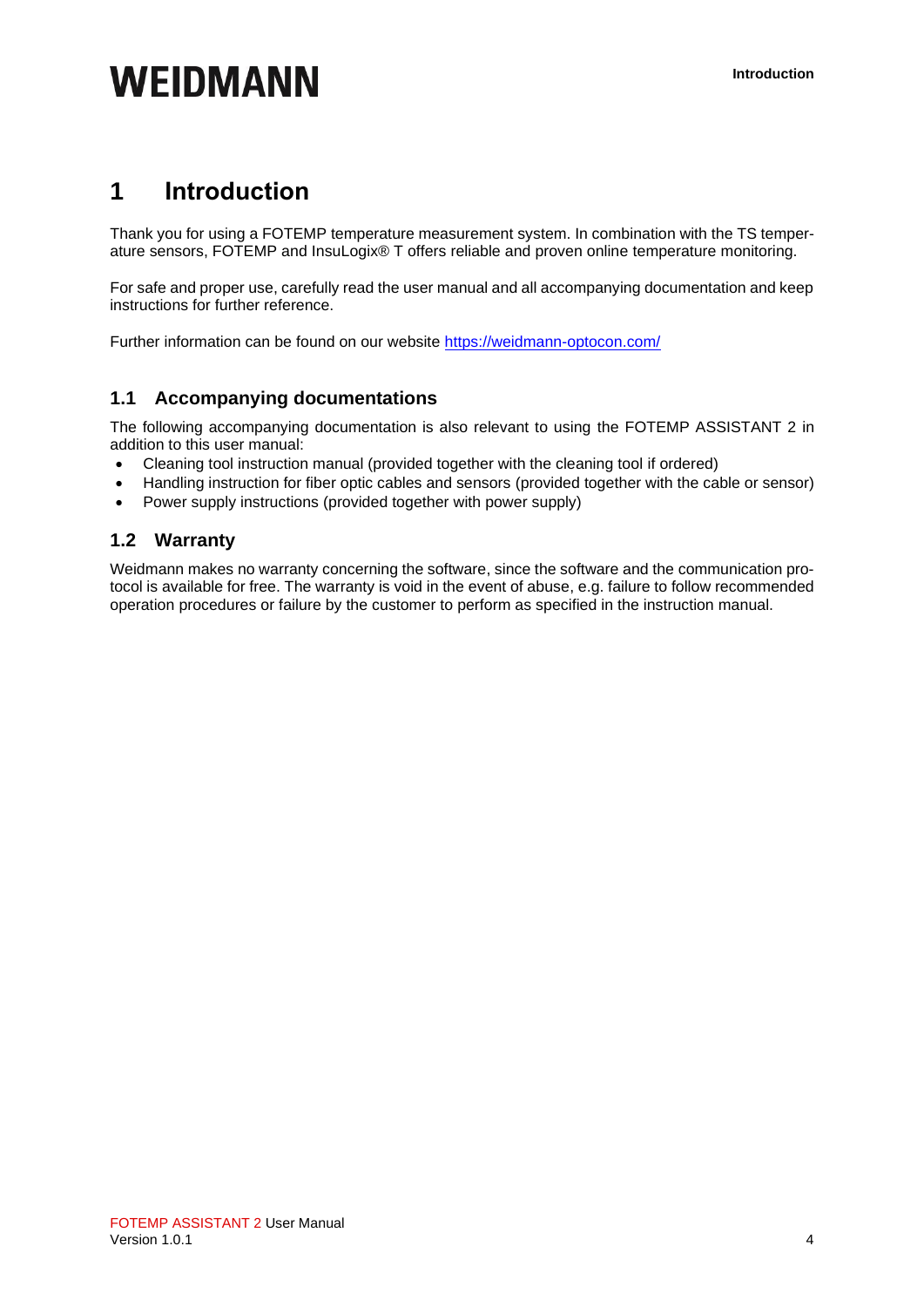### <span id="page-4-0"></span>**2 Product description**

#### <span id="page-4-1"></span>**2.1 Requirements for hardware**

To unpack and inspect your InsuLogix® T temperature measurement system, perform the following steps:

- 1. Carefully unpack all components.
- 2. Store the packing material until you have inspected all components.
- 3. Check if you received all items listed on the enclosed packing list.
- 4. Inspect the items for damage.
- 5. If you note any damage or suspect damage, immediately contact Weidmann.

#### <span id="page-4-2"></span>**2.2 Functionality**

| <b>Main product features</b> |
|------------------------------|
| Logging                      |
| Diagram                      |
| Setting                      |
| Display                      |

### <span id="page-4-3"></span>**3 Requirements of software**

The download package contains an installer for Windows. Prerequisites are Windows® 7 and Dot.Net 4.6. Admin rights are needed for installation only.

### <span id="page-4-4"></span>**4 Software**

#### <span id="page-4-5"></span>**4.1 Main window**

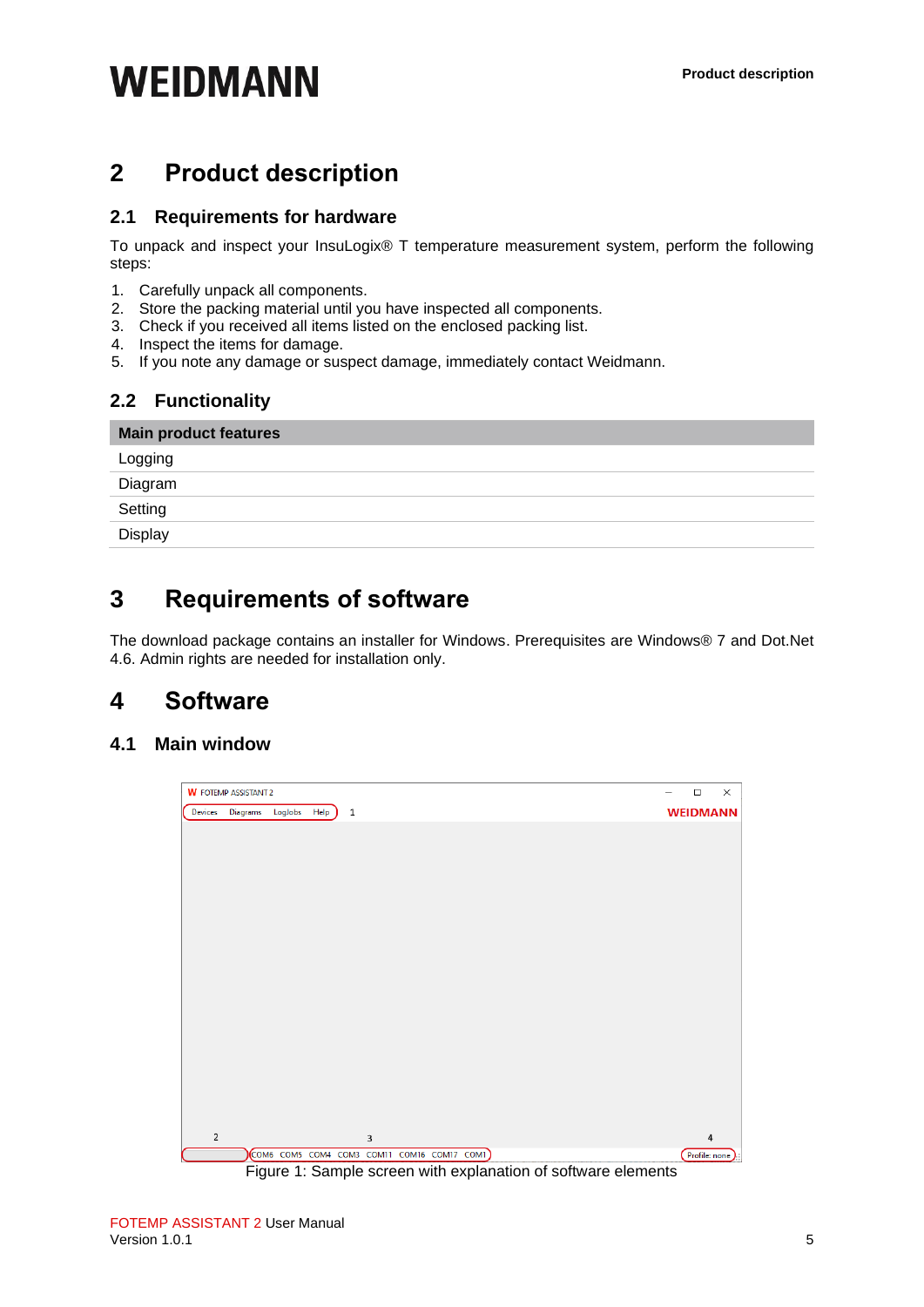| <b>Nr</b> | <b>Element</b> | <b>Description</b>                                                       |
|-----------|----------------|--------------------------------------------------------------------------|
|           | Navigation     | Main menu of the program                                                 |
|           | Progress bar   | Displays the progress while searching for new devices                    |
|           | COM ports      | Holds all available COM ports and display their status and used protocol |
|           | Profile        | Shows the actual profile                                                 |

Figure 2: Sample screen with explanation of software elements

The main window operates as a display for the measurement channels of connected the FOTEM devices. It also shows diagrams and logging information if logging is enabled. Also the connection status of active devices can be checked during runtime.

From the main window the configuration dialog of connected devices can be started. Scans for devices can be started, single channels can be activated or deactivated. Diagrams or logging can be paused, restarted or deleted.

The main window also allows to store or reload the user settings in profiles.

#### <span id="page-5-0"></span>**4.2 Menu "Devices"**

| <b>Symbol</b> | <b>Entry</b>                                                                                                    | <b>Description</b>                            |
|---------------|-----------------------------------------------------------------------------------------------------------------|-----------------------------------------------|
|               | Search<br>Single Port Search<br>$\bullet$<br>Search for Ascii Devices<br>Search for Modbus Devices<br>$\bullet$ | Different options to search for new devices   |
|               | Settings                                                                                                        | Control center for FOTEMP devices             |
|               | Hidden                                                                                                          | List the hidden devices.                      |
|               | Profiles<br>Load<br>Save                                                                                        | Load or Save your preferred Profile settings. |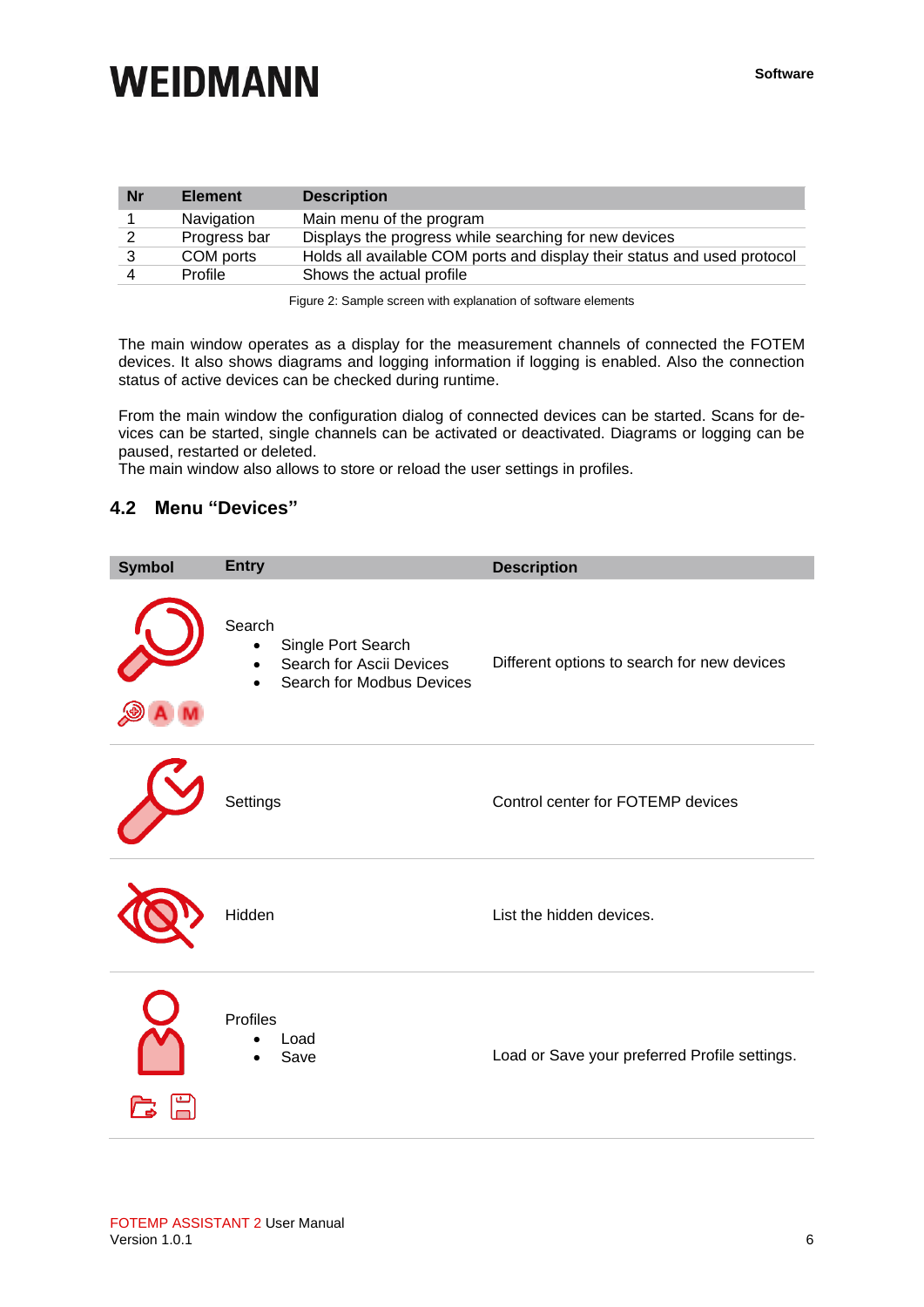| <b>Symbol</b> | <b>Entry</b>                                                                                     | <b>Description</b>                                 |
|---------------|--------------------------------------------------------------------------------------------------|----------------------------------------------------|
| 000<br>((၀))  | Advanced<br>Modbus Broadcast<br>$\bullet$<br>Intercom On<br>$\Omega$<br>Intercom Off<br>$\Omega$ | Advanced functions for FOTEMP device con-<br>trol. |

The menu "Devices" allows to execute device searches.

A "Single Port Search" can search FOTEMP devices on a specific user-given COM port. A possible result are one to 255 devices listed in the main window.

"Search for Ascii Devices" iterates through all existing COM ports of the PC. On each COM port it is tested if a modular FOTEMP system (e.g. "FTMS") or a non-modular device ("OEM", "OEM-PLUS", "FT-MINI", "FOTEMP-T2") is answering.

"Search for Modbus Devices" iterates through all PC's COM ports asking via Modbus protocol for available devices.

Especially for the Modbus protocol, the menu item "Modbus Broadcast" was introduced. In the **special case of the FOTEMP T2 in its 9-16 channel version**:

This FOTEMP device contains two Modbus devices in one housing. Device one contains channels 1-8 and device two contains channels 9-16. Both internal devices talk to eachother to show all temperature values on one display. To use FOTEMP Assistant with this device, the internal communication must be switched off. So the command "Modbus Broadcast – Intercom Off" must be executed. After successful execution, the device's display shows "REMOTE" on channels 9-16. For setting the device back to standalone mode (measuring on all channels without software interaction) execute the command "Modbus Broadcast – Intercom On".

In general, if an answer was received in an appropriate time (see Options dialog), the measurement channels of the device will be listed in the main window.

### <span id="page-6-0"></span>**4.3 Menu "Diagrams"**

| <b>Symbol</b> | <b>Entry</b> | <b>Description</b>                    |
|---------------|--------------|---------------------------------------|
|               | New Diagram  | Opens a menu to setup a new diagram.  |
|               | Load Diagram | Open a window to display stored data. |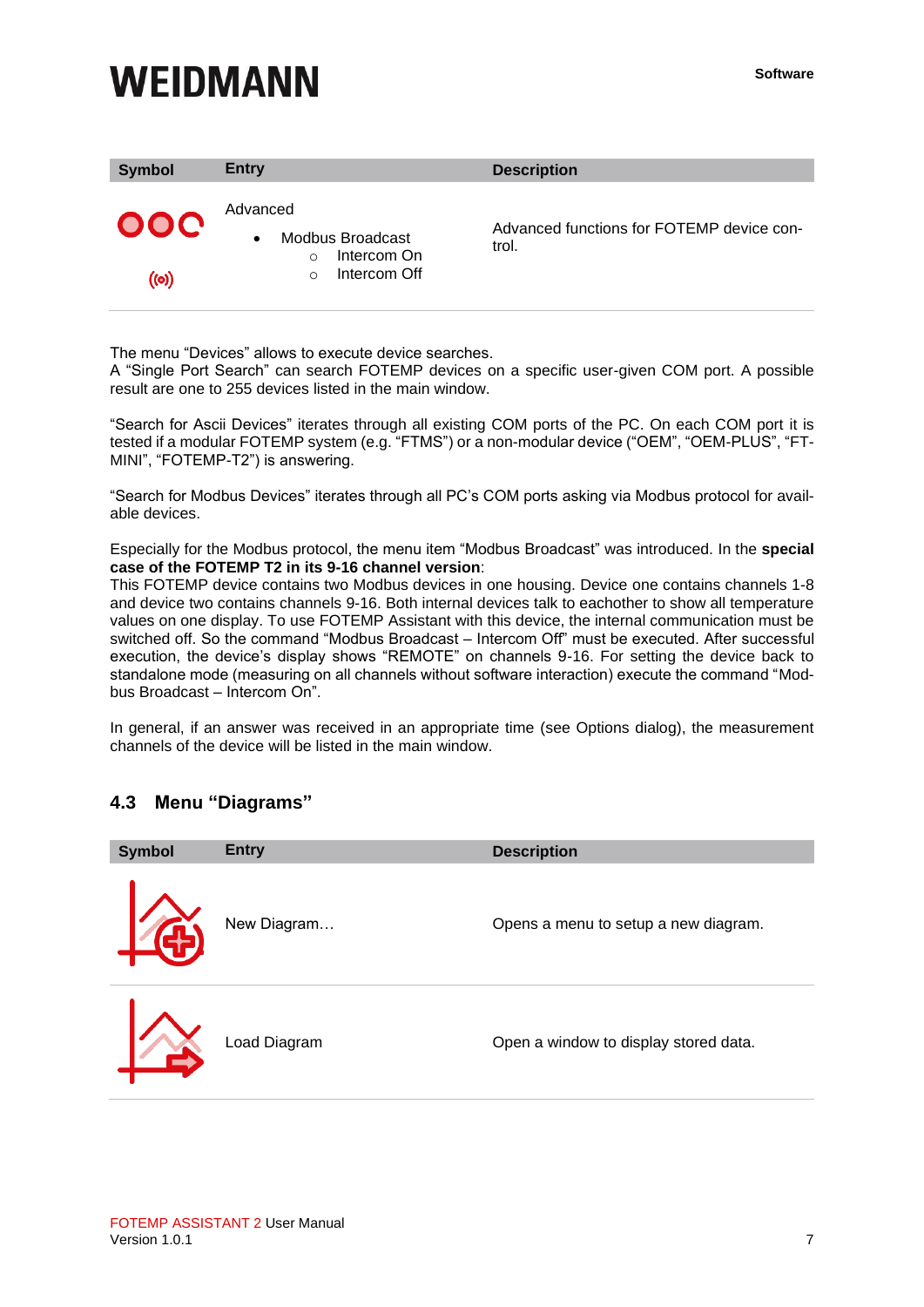| Gi Create New Diagram           | ×                 |  |
|---------------------------------|-------------------|--|
| Available Channels              | Selected Channels |  |
|                                 |                   |  |
|                                 |                   |  |
|                                 |                   |  |
|                                 |                   |  |
| Diagram_001<br>Diagram Name     |                   |  |
| Logging Interval 00 h 00 m 01 s | Apply             |  |

Figure 3: Sample screen with explanation of software elements

The menu entry "New Diagram" wants to measure and show measured values. Therefore it needs to know the desired channels. The user is asked via the dialog in Figure 8, which channels shall be shown in the diagram. Choose multiple channels holding shift key and use the One-Arrow icon to transfer the list entries from the left to the right box. Enter a name, an interval into the textboxes and press the "Apply" button. If channels are selected (single channel with the One-Arrow icon, all channels with the Two-Arrow icon), the diagram is added to the main window. Here the user has the chance kill the diagram or to double-click on the box to open a separate window.

The separate window shows current measurement values as time-series and has two menu icons. The most left icon let the user create an additional time-series for calculated values (adding, substracting, … channels). The right most icon let the user save the diagram as PNG picture or CSV.

#### **Attention**:

Initially the diagram is used to show measured values. It does not store the values somewhere but in internal memory. The save command in the separate diagram window stores existing already drawn values only.

#### <span id="page-7-0"></span>**4.4 Menu "LogJobs"**

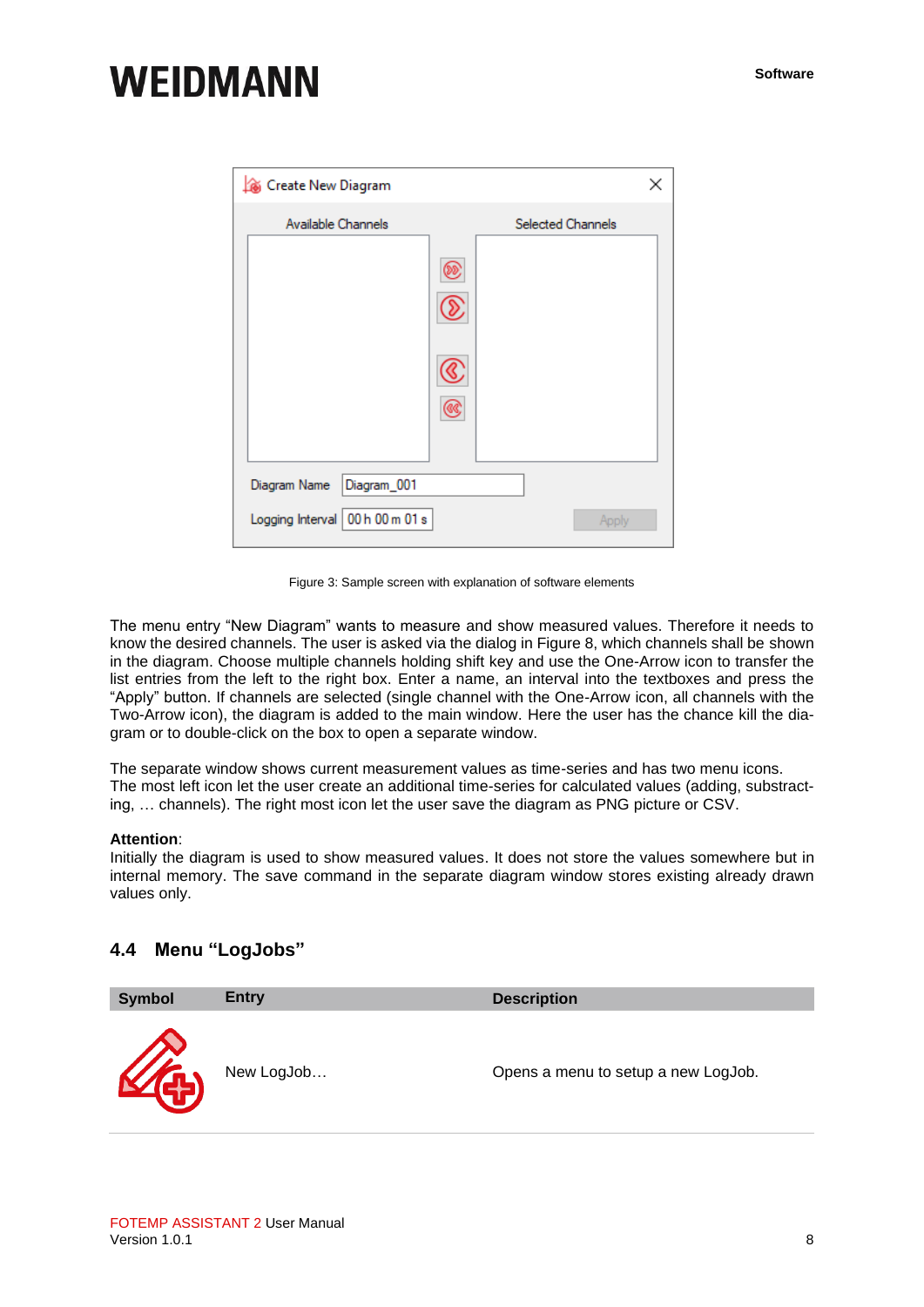| Create New LogJob                    | ×                                                     |
|--------------------------------------|-------------------------------------------------------|
| Available Channels                   | <b>Selected Channels</b>                              |
|                                      |                                                       |
| LogJob <sub>001</sub><br>LogJob Name | .csv                                                  |
| LogJob Path<br>Interval              | C:\Users\Public\Documents\FotempAssistan'<br>Duration |
| Continious (250ms)<br>00 h 00 m 01 s | <b>I</b> Endless<br>00 h 00 m 01 s                    |
|                                      | Apply                                                 |

Figure 4: Sample screen with explanation of software elements

"LogJobs" are tasks which have another priority than diagrams. Use them if the measurement is fixed and there is a need to prove something to be working. Instead of drawing and maybe storing the measured data, the LogJob stores the values with higher priority in the given file. Additionally a diagram can be set up to also watch the values during logging.

LogJobs can measure as fast as the device and the PC allows when the option "Contious (250ms)" is chosen. Any parallel diagram will then slow down the sampling. Otherwise a period can be set up. When overnight or defined periods are to be logged, the Option "Duration" can be setup accordingly.

#### <span id="page-8-0"></span>**4.5 Menu "Help"**

The Help menu contains the software options for loggin and hardware interfaces.

| <b>Symbol</b>                                     | <b>Entry</b> | <b>Description</b>          |
|---------------------------------------------------|--------------|-----------------------------|
| $\mathord{\equiv}$ e                              | Options      | Parameters of the software. |
| $\overline{\mathcal{U}}$<br>$^{\prime}$ $\Lambda$ | About        |                             |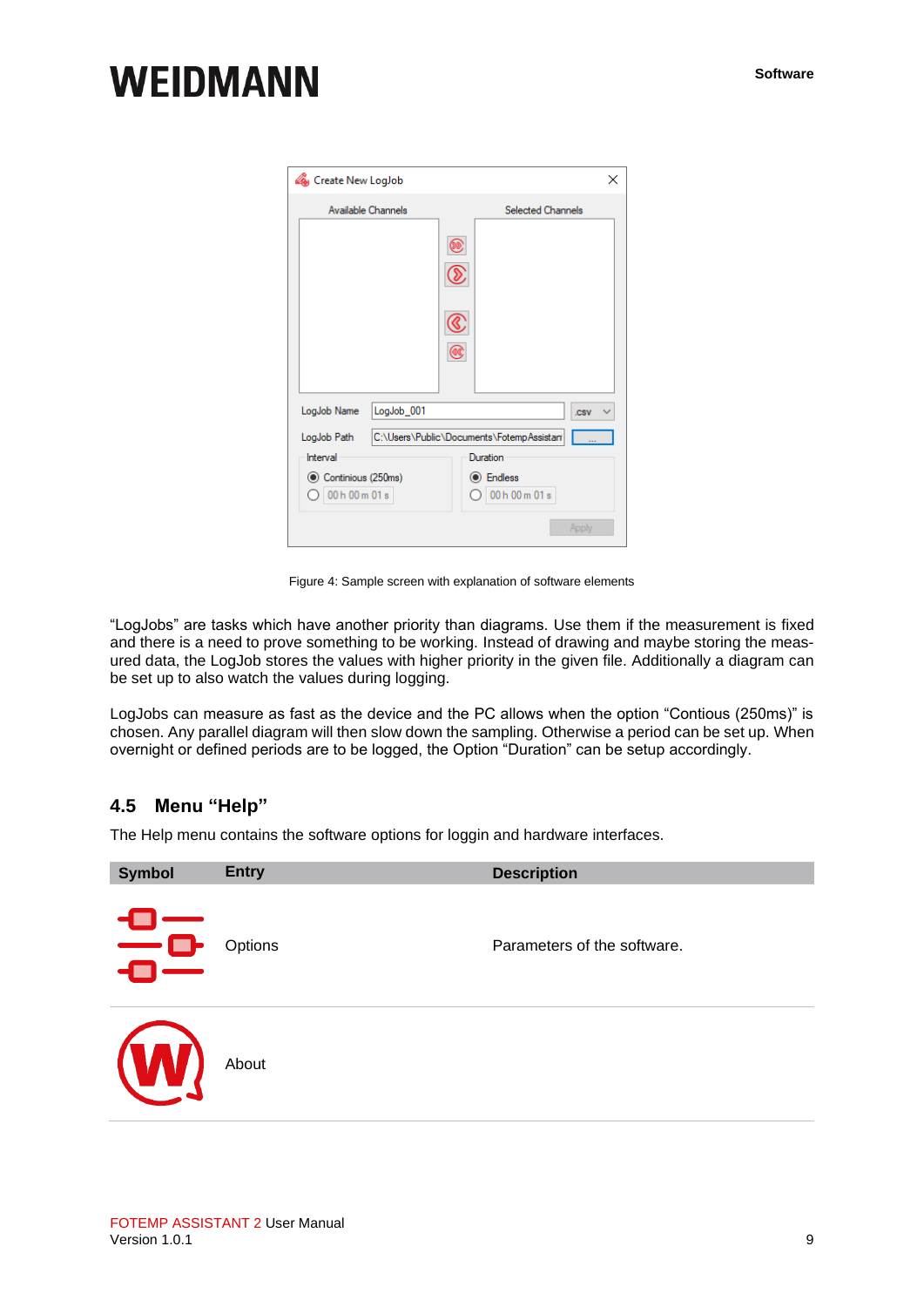#### <span id="page-9-0"></span>**4.5.1 Options - System**



Figure 5: Sample screen with explanation of software elements

The Option menu command allows access to parameters for the software system.

For files in CSV format, the separator and the default file location can be setup. "Ask before closure" defines, if running Diagrams or LogJobs are closed automatically if the user closes the software or if a warning will appear. When a new LogJob is started, option "Clear Logs Automatically" defines the status of previous data.

#### <span id="page-9-1"></span>**4.5.2 Options - Profiles**

| 음호 Options                                       |  |
|--------------------------------------------------|--|
| Profiles Device Search Protocol<br>System        |  |
| Directory                                        |  |
| C:\ProgramData\Weidmann\FotempAssistant2\SysData |  |
| Load Profile Automatically<br>$\cdots$           |  |
| <b>Saved Profiles</b>                            |  |
|                                                  |  |
| Delete                                           |  |
| Standard<br>ОΚ                                   |  |

Figure 6: Sample screen with explanation of software elements

Profiles contains active COM ports (hardware setup) and hardware's serial number. They can be stored as XML files for later use or reuse in repeated measurements in the desired directory. They can automatically loaded for saving the initial scan process.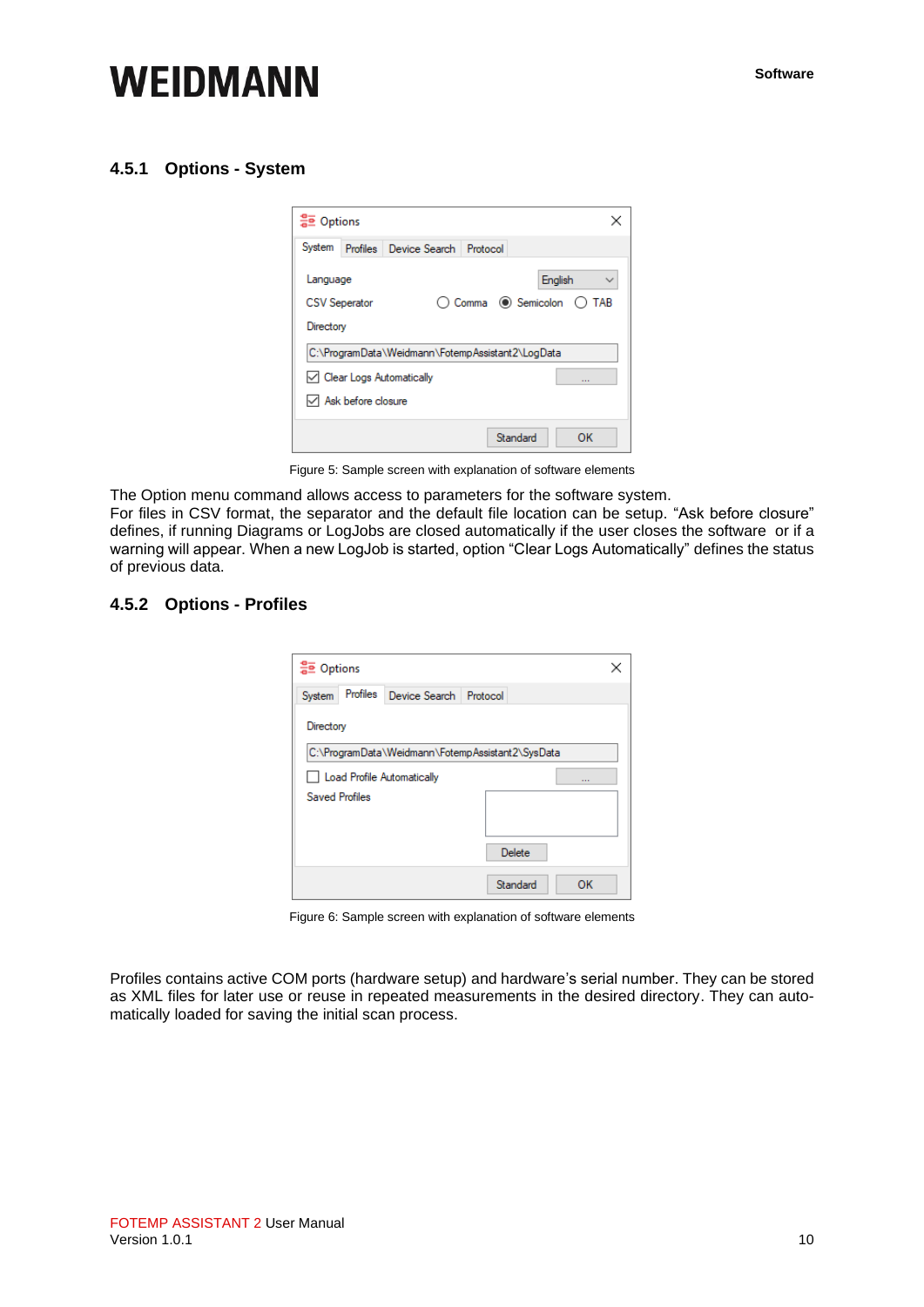#### <span id="page-10-0"></span>**4.5.3 Options - Device Search**



Figure 7: Sample screen with explanation of software elements

The "Device Search" options allow to enable or disable time consuming search for addressable FTMS devices. Also the maximum available address can be defined to restrict the searching address space from 1-255 down to the more appropriate range of 10 or less.

If "Automated Device Search is "Activated", the COM ports of the PC are scanned each 5 seconds for new devices. During running measurements, this can be a bad option for timing accuracy.

#### <span id="page-10-1"></span>**4.5.4 Options - Protocol**

| 응호 Options             |                 |                          |          |          |           | ×           |
|------------------------|-----------------|--------------------------|----------|----------|-----------|-------------|
| System                 |                 | Profiles   Device Search | Protocol |          |           |             |
| Retry On Error         | Timeout (Ascii) |                          |          |          | 3<br>1000 | ÷<br>$\div$ |
| <b>Time Till Retry</b> |                 |                          |          |          | 1000      | $\div$      |
|                        |                 |                          |          |          |           |             |
|                        |                 |                          |          |          |           |             |
|                        |                 |                          |          |          |           |             |
|                        |                 |                          |          | Standard | OK        |             |

Figure 1: Sample screen with explanation of software elements

The options of "Protocol" allow to adjust the search process for retrying scans or changing the search timeouts.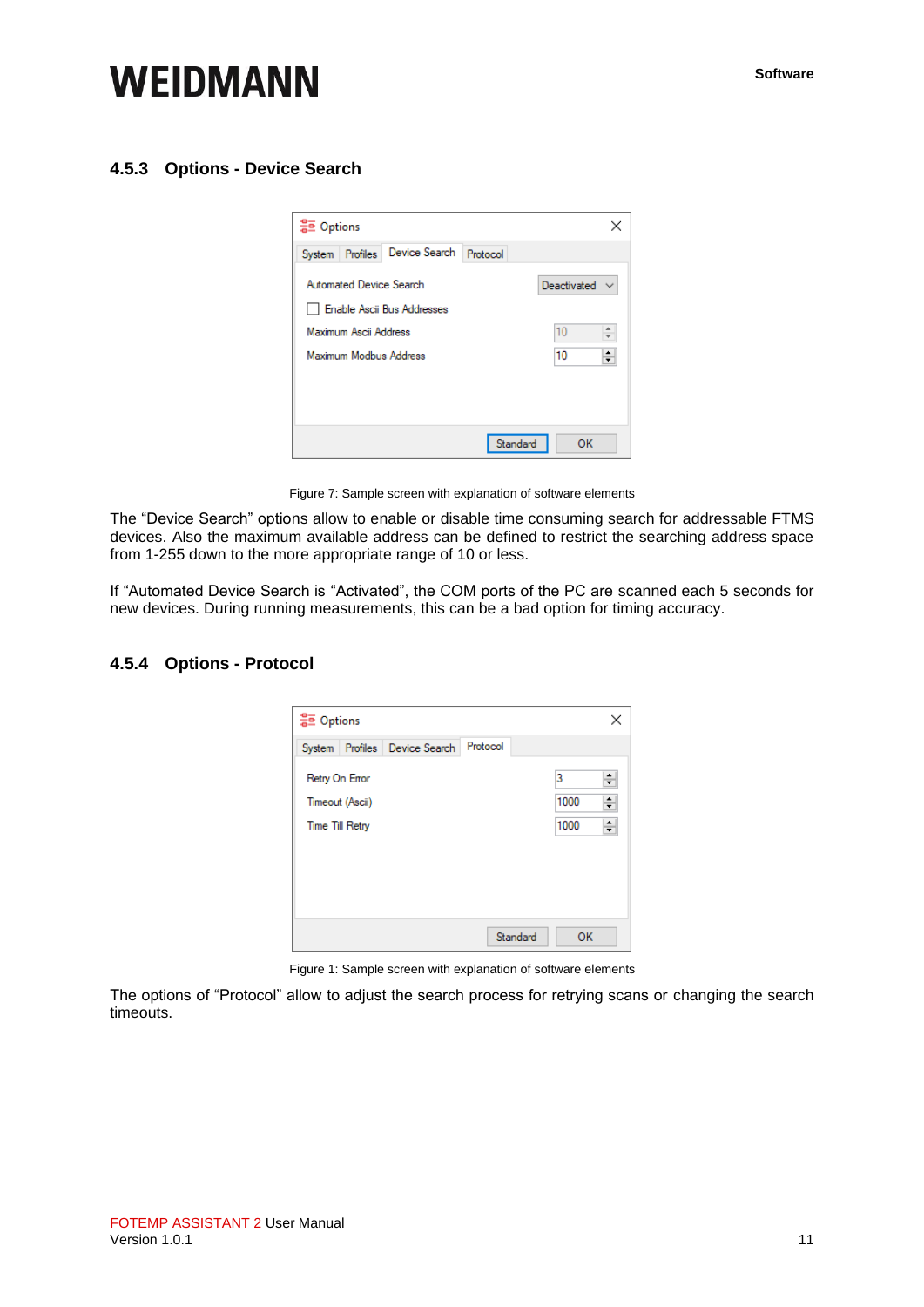### <span id="page-11-0"></span>**4.6 Device Configuration**

| Device                    |                    |                       |                        | Device Info                      | Channel Info                                                                                                                                                                                                                                                                                                                                                                                                                                                                                      | ×<br>$\mathcal{E}^0$ |
|---------------------------|--------------------|-----------------------|------------------------|----------------------------------|---------------------------------------------------------------------------------------------------------------------------------------------------------------------------------------------------------------------------------------------------------------------------------------------------------------------------------------------------------------------------------------------------------------------------------------------------------------------------------------------------|----------------------|
|                           |                    | FTT 0040063 Ch8 COM16 |                        | $\times$                         | Channel <b>Herman</b>                                                                                                                                                                                                                                                                                                                                                                                                                                                                             |                      |
| Serial Number             | 0040063            | Averaging Spectra     |                        | ô<br>Analog Out                  | Dat 19.10.2021 13:05:54<br>Current                                                                                                                                                                                                                                                                                                                                                                                                                                                                | P                    |
| System<br>Firmware Relase | 3.033              | Smoothing Spectra     |                        | Output<br>b                      | <b>BujbBo</b> <sub>1</sub><br>Deactivated<br>Mode                                                                                                                                                                                                                                                                                                                                                                                                                                                 | P                    |
| <b>FWLb Release</b>       | 1.205              | Ch. Change Time       | 1340                   | $\mathcal{E}$                    | Interval                                                                                                                                                                                                                                                                                                                                                                                                                                                                                          |                      |
| Temperature               |                    | Offset                | Average                | Analog                           | Relay                                                                                                                                                                                                                                                                                                                                                                                                                                                                                             |                      |
| 25.9°C                    | 37.7 ms            | ÷<br>0 <sub>0</sub>   | ÷                      | Min -200 0 C<br>Set              | Upper Limit<br>$\div c$<br>$-200$<br>Min<br>Set<br>Lower Limit                                                                                                                                                                                                                                                                                                                                                                                                                                    | Set                  |
| C16M0 Ch1                 | <b>Bn</b>          | Set<br>Get            | Set<br>Get             | $ \div $ $\in$<br>Max 300<br>Get | C Get<br>$\overline{\vee}$ Inverted<br>300<br>Max                                                                                                                                                                                                                                                                                                                                                                                                                                                 | Get                  |
| Temperature               |                    | Offset                | Average                | Analog                           | Relay                                                                                                                                                                                                                                                                                                                                                                                                                                                                                             |                      |
| 24.2°C                    | 39.8 ms            | ÷<br>0.0              | E                      | Mn 200 ÷ C<br>Set                | 200 ÷ C Set<br>Upper Limit<br>Mn                                                                                                                                                                                                                                                                                                                                                                                                                                                                  | Set                  |
| C16M0 Ch2                 | <b>On</b>          | Get<br>Set            | Get<br>Set             | C Get<br>Max 300                 | Upper Line<br>Univer Line<br>Inverted<br>Lower Limit<br>$C$ Get<br>Max 300                                                                                                                                                                                                                                                                                                                                                                                                                        | Get                  |
| Temperature               |                    | Offset                | Average                | Analog                           | Relay                                                                                                                                                                                                                                                                                                                                                                                                                                                                                             |                      |
| 25.4°C                    | $31.3 \text{ ms}$  | ÷<br>0.0              | F                      | Min -200 + C Set                 | Min -200 : C Set                                                                                                                                                                                                                                                                                                                                                                                                                                                                                  | Set                  |
| C16M0 Ch3                 | Ün.                | Get<br>Set            | Set<br>Get             | Max 300 C Get                    | C Get<br>Max 300                                                                                                                                                                                                                                                                                                                                                                                                                                                                                  | Get                  |
| Temperature               |                    | Offset                | Average                | Analog                           | Relay                                                                                                                                                                                                                                                                                                                                                                                                                                                                                             |                      |
| 25.2°C                    | 21.4 <sub>ms</sub> | $\div$<br>0.0         | ÷                      | Mn -200 ≑ C<br>Set               | $\sim c$<br>$\begin{tabular}{ c c } \hline \hline \multicolumn{1}{ c }{\hline \multicolumn{1}{ c }{\hline \multicolumn{1}{ c }{\hline \multicolumn{1}{ c }{\hline \multicolumn{1}{ c }{\hline \multicolumn{1}{ c }{\hline \multicolumn{1}{ c }{\hline \multicolumn{1}{ c }{\hline \multicolumn{1}{ c }{\hline \multicolumn{1}{ c }{\hline \multicolumn{1}{ c }{\hline \multicolumn{1}{ c }{\hline \multicolumn{1}{ c }{\hline \multicolumn{1}{ c }{\hline \multicolumn{1$<br>$-200$<br>Set<br>Min | Set                  |
| C16M0 Ch4                 | <b>On</b>          | Set<br>Get            | Set<br>Get             | Max 300 C Get                    | Max 300 + C Get                                                                                                                                                                                                                                                                                                                                                                                                                                                                                   | Get                  |
| Temperature               |                    | Offset                | Average                | Analog                           | Relay                                                                                                                                                                                                                                                                                                                                                                                                                                                                                             |                      |
| 24.7°C                    | 26.8 ms            | ÷<br>0.0              | H.                     | Min -200 ↓ ℃<br>Set              | $C$ Set<br>$-200$<br>Min                                                                                                                                                                                                                                                                                                                                                                                                                                                                          | Set                  |
| C16M0 Ch5                 | 0n                 | Get<br>Set            | Set<br>Get             | Max 300 ÷ C Get                  | C Get<br>Max 300                                                                                                                                                                                                                                                                                                                                                                                                                                                                                  | Get                  |
| Temperature               |                    | Offset                | Average                | Analog                           | Relay                                                                                                                                                                                                                                                                                                                                                                                                                                                                                             |                      |
| 25.6°C                    | $28.8$ ms          | ÷<br>0.0              | ÷                      | $-200$ $\div$ C<br>Set<br>Mn     | ↓℃ Set<br>□ Upper Limit<br>Mn<br>$-200$                                                                                                                                                                                                                                                                                                                                                                                                                                                           | Set                  |
| C16M0_Ch6                 | <b>Bn</b>          | Set<br>Get            | Set<br>Get             | Max 300 C Get                    | Lower Limit<br>Max 300 $\div$ C Get                                                                                                                                                                                                                                                                                                                                                                                                                                                               | Get                  |
| Temperature               |                    | Offset                | Average                | Analog                           | Relay                                                                                                                                                                                                                                                                                                                                                                                                                                                                                             |                      |
| 24.6°C                    | 34.7 ms            | ÷<br>0.0              | ÷                      | Min -200 ÷ C<br>Set              | $-200$ $\div$ C<br>Set<br>Min                                                                                                                                                                                                                                                                                                                                                                                                                                                                     | Set                  |
| C16M0_Ch7                 | 0n                 | Set<br>Get            | Set<br>Get             | → C Get<br>Max 300               | Upper Limit<br>C Lower Limit<br>Inverted<br>Max 300 ÷ C Get                                                                                                                                                                                                                                                                                                                                                                                                                                       | Get                  |
| Temperature               |                    | Offset                | Average                | Analog                           | Relay                                                                                                                                                                                                                                                                                                                                                                                                                                                                                             |                      |
| 25.7°C                    | 37.3 ms            | ¢.<br>0.0             | $\left  \cdot \right $ | $T = 2$ and $T = 1$<br>Set       | $\rightarrow c$<br>√ Upper Limit<br>Mn<br>$-200.$<br>Set                                                                                                                                                                                                                                                                                                                                                                                                                                          | Set                  |
| C16M0 Ch8                 | 0n                 | Set<br>Get            | ⊞<br>Get               | $\div$ $\in$<br>Get              | Lower Limit<br>Max 300 C Get                                                                                                                                                                                                                                                                                                                                                                                                                                                                      | Get                  |

Each connected device speaking ASCII protocol can be set up by the user as Figure 9 shows. After a connected device is chosen in the "Device" combobox, system values like Serial Number, Firmware version, analog output interface or logging information are read. The sections "Output" and "Logging" are only shown, if a device supports these features. Otherwise these spaces are blank.

For each channel of the chosen device the following values are read out and shown. If analog output and relay features are given by the device, their switching border levels are shown too. The channels can be enabled or disabled. The state that all channels of a device are switched off is invalid and the software will automatically re-enable channel 1.

A green backcolor of a textbox shows that the value is the same as in the device memory.

#### **4.7 Add-Ons**

In November 2021 version 2.3 of "FOTEMP Assistant 2" was released with two Add-Ins for manimulating the calibration table stored in a device and another one checking the spectrum of a sensor signal. Both releases are in Alpha stage of the development. Using them to manipulate the calibration data voids the warranty.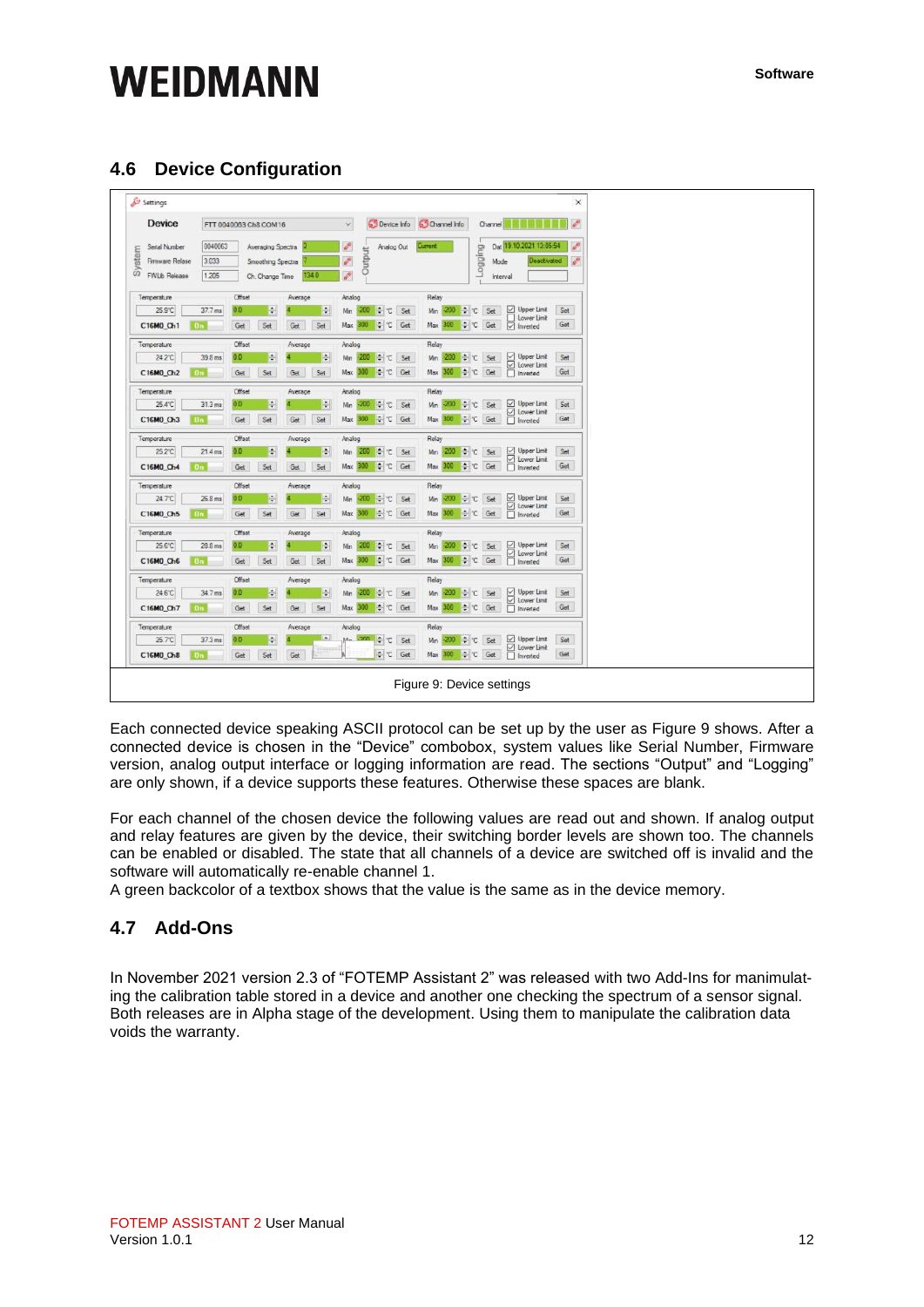#### <span id="page-12-0"></span>**4.7.1 Add-In "Calibration"**



Figure 9: Add-In "Calibration"

For using add-In "Calibration" one has to choose the connected device in the upper Combobox, therefore no diagram nor LogJob may run. If the desired device is chosen, the window presents serial number, firmware version and the used sensor data of the device. It reads the channels calibration table of the channel shown in the right upper textbox "Channel". The background color must be green to show validity of data. 16 data pairs can be stores in the device. Changing the values in the table and pressing the write button will store the table values (all at once) in the device memory (upper left red icon). Reading the values from the device again will be done pressing the upper right red button. Storing and reading data from/to disk happens by using the lower red icons (left: store table to disk, right: read table from disk).

#### <span id="page-12-1"></span>**4.7.2 Add-In "Spectrum"**